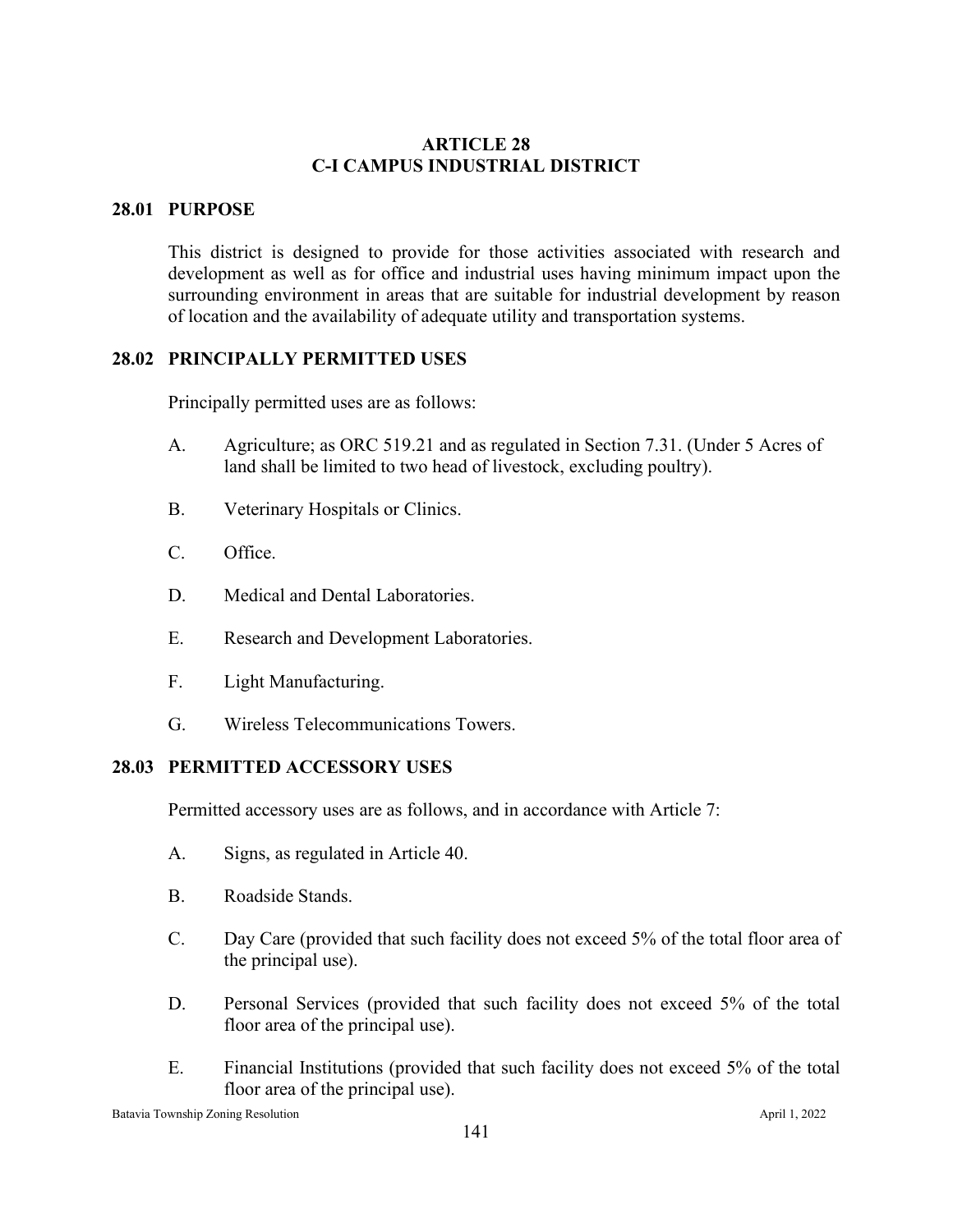- F. Retail Business (provided that such facility does not exceed 5% of the total floor area of the principal use).
- G. Restaurants (provided that such facility does not exceed 5% of the total floor area of the principal use).
- H. Warehouse.
- I. Any use or structure customarily accessory and incidental to any of the permitted uses.

### **28.04 CONDITIONALLY PERMITTED USES**

Conditionally permitted uses are as follows:

- A. Golf Courses.
- B. Non-Commercial Recreation.
- C. Hospitals.
- D. Commercial Recreation.
- E. Government Buildings.
- F. Commercial Entertainment.
- G. Hotels and Motels.
- H. Automotive Service and Repairs.
- I. Automobile, Motorcycle, Recreational Vehicle, Truck, Trailer and Farm Implement Sales; New or Used.
- J. Wholesale Business.
- K. Construction Services.
- L. Maintenance and Storage Facility.
- M. Recreational Vehicle Storage Facility.
- N. Self-Service Storage Facility.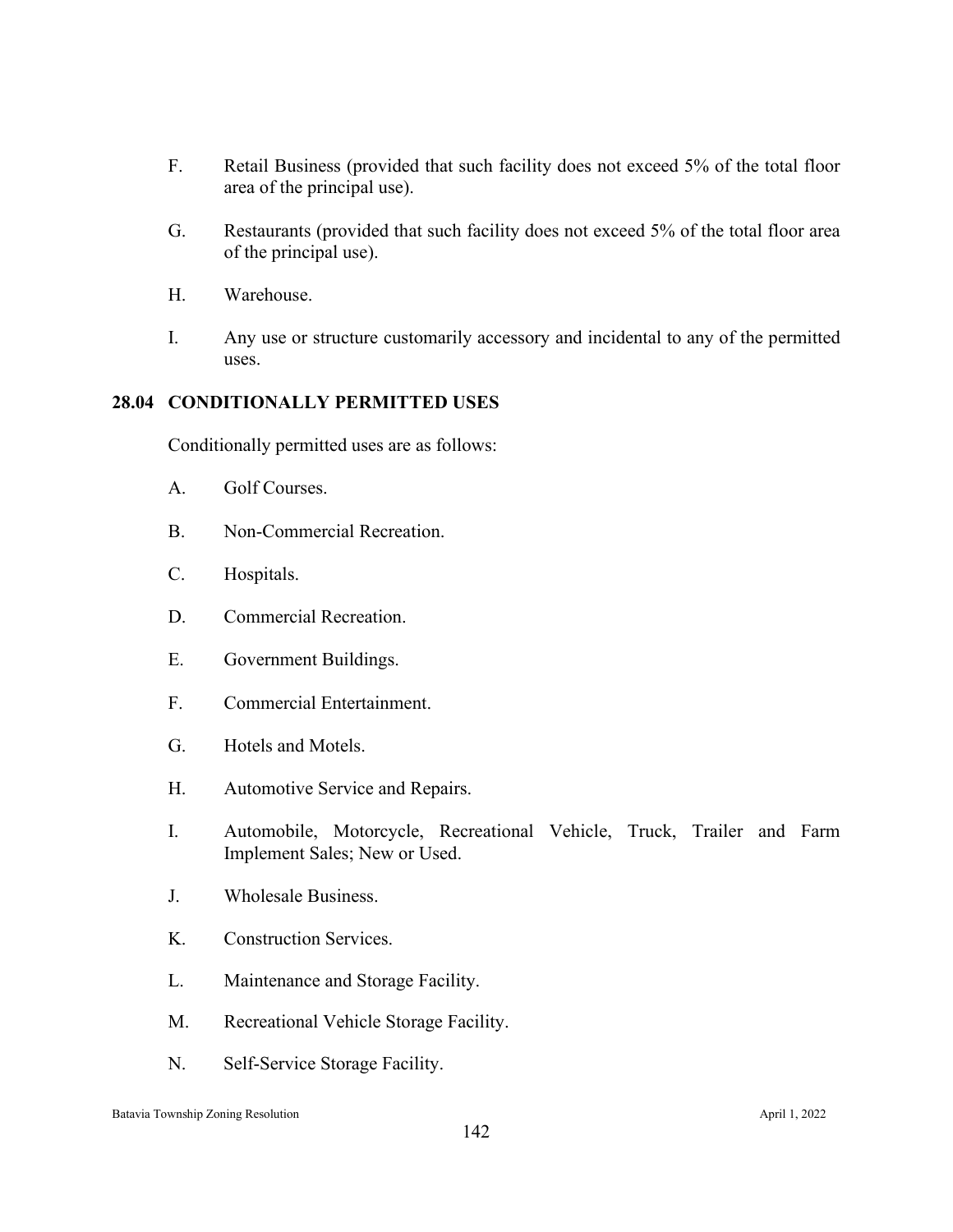- O. Veterinary Hospitals or Clinics with outdoor runs; as regulated in Section 7.34.
- P. Day Care Center.
- Q. Educational Institution.
- R. Small Wind Energy Conservation Systems on lots three (3) acres or less; as regulated in Section 7.29.
- S. Uses similar to those indicated in this District.

# **28.05 MINIMUM LOT AREA AND WIDTH**

The minimum lot area for properties in the C-I Campus Industrial District shall be 15,000 square feet with no minimum width.

# **28.06 MINIMUM FRONT YARD SETBACK**

The minimum front yard setback for properties in the C-I Campus Industrial District shall be 50 feet.

### **28.07 MINIMUM SIDE YARD SETBACK**

There shall be no minimum side yard setback for properties in the C-I Campus Industrial District unless abutting a residential district, then the minimum side yard setback shall be 100 feet.

### **28.08 MINIMUM REAR YARD SETBACK**

There shall be no minimum rear yard setback for properties in the C-I Campus Industrial District unless abutting a residential district, then the minimum rear yard setback shall be 100 feet.

### **28.09 MAXIMUM HEIGHT REGULATIONS**

The maximum height regulations for properties in the C-I Campus Industrial District shall be as follows:

- A. No principal structure shall exceed 45 feet in height.
- B. No accessory structure shall exceed 25 feet in height.